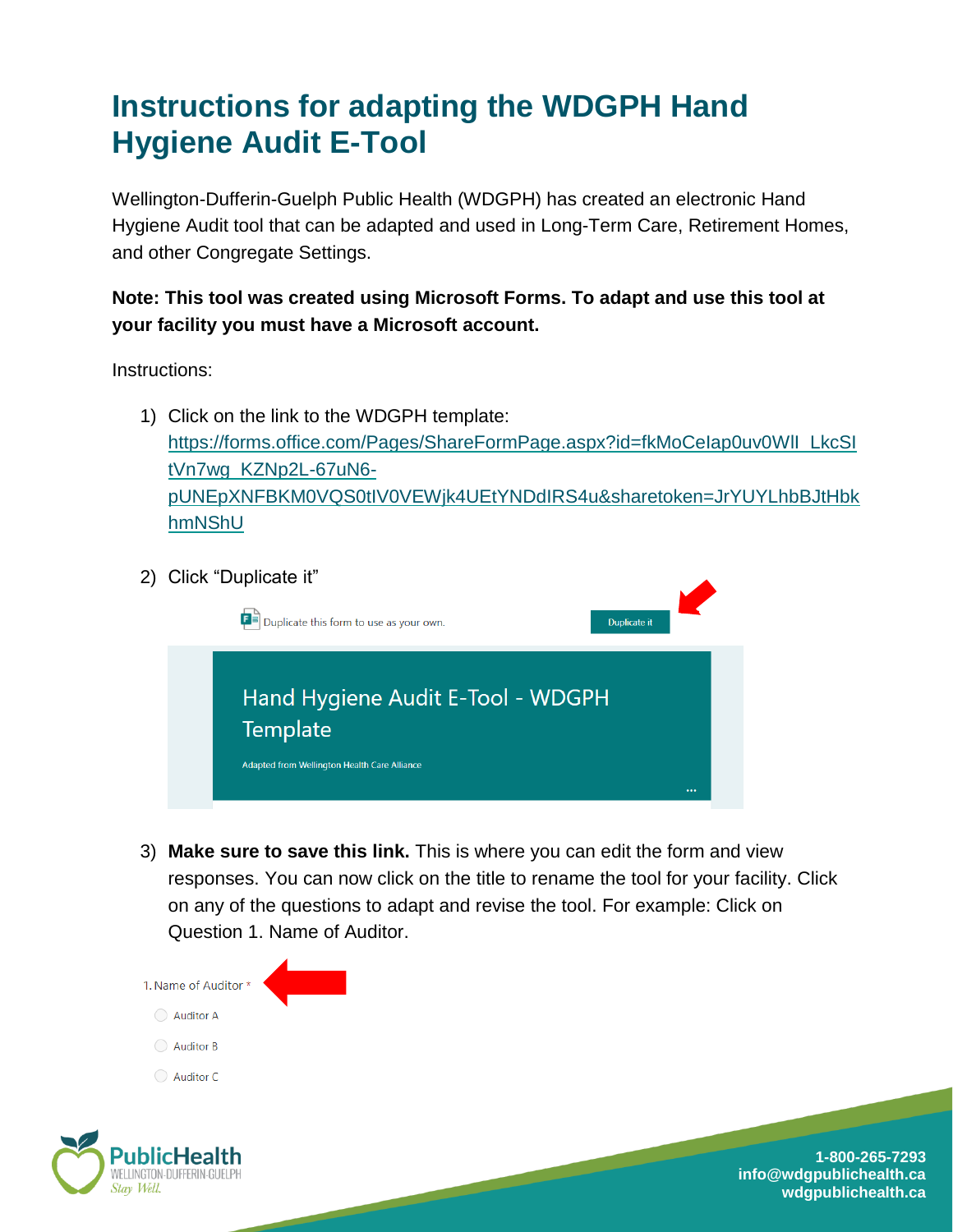You will then see this so that you can modify the question and fields:

|                                   |                  | O | <b>位</b> | 个        | $\sqrt{}$ |
|-----------------------------------|------------------|---|----------|----------|-----------|
| 1.<br><b>Name of Auditor</b>      |                  |   |          |          | 0         |
| <b>Auditor A</b>                  |                  |   |          |          |           |
| <b>Auditor B</b><br>o.            |                  |   |          |          |           |
| Auditor C<br>0                    |                  |   |          |          |           |
| $+$ Add option Add "Other" option |                  |   |          |          |           |
|                                   | Multiple answers |   | ●        | Required | $\cdots$  |

You may want to replace the options of "Auditor A, B, C" with the auditor's names at your facility. You can also add additional options.

4) When you are done editing the tool, you can share the link for the survey with the auditors at your facility. **Note – this is a different link**. To get this link, click on "Share" and then copy the URL under "Send and collect responses"

|                                              | Hand Hygiene Audit E-Tool - WDGPH Template - Saved |                                                              |
|----------------------------------------------|----------------------------------------------------|--------------------------------------------------------------|
|                                              |                                                    | <b>3</b> Theme<br>o Preview<br>Share                         |
| Questions                                    | Responses <sup>O</sup>                             | Send and collect responses<br>Anyone can respond             |
| Hand Hygiene Audit E-Tool - WDGPH            |                                                    | https://forms.office.com/Pages/Respon<br>Copy<br>Shorten URL |
| Template                                     |                                                    |                                                              |
| Adapted from Wellington Health Care Alliance |                                                    | 'ඏ<br>88<br>⊠                                                |
|                                              |                                                    | Share as a template                                          |
| Section 1                                    | $\cdots$                                           | Anyone with the link can duplicate                           |
|                                              |                                                    | https://forms.office.com/Pages/Shan<br>而<br>Copy             |
| 1. Name of Auditor *                         |                                                    |                                                              |
| Auditor A                                    |                                                    | Share to collaborate                                         |
| Auditor B                                    |                                                    | Users with an Office 365 work or school account c V          |
| Auditor C                                    |                                                    | 面<br>https://forms.office.com/Pages/Desir<br>Copy            |

5) When auditors complete this form, responses are automatically compiled, and the compliance rate is automatically calculated. You can view the results by clicking on the "Responses" tab of your form.

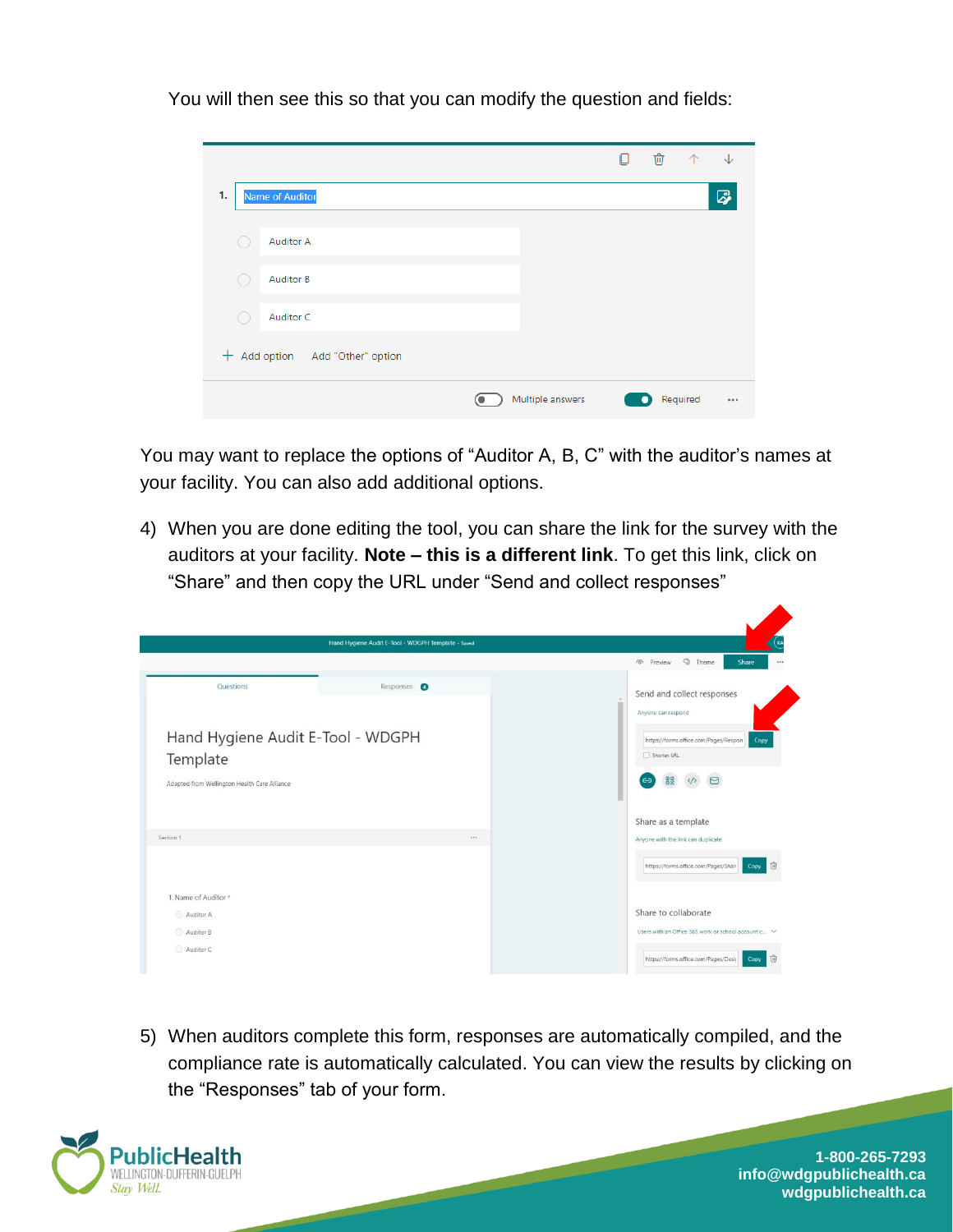|                     | Hand Hygiene Audit E-Tool - WDGPH Template - Saved |                                    |
|---------------------|----------------------------------------------------|------------------------------------|
| <b>Questions</b>    |                                                    | Responses<br>$\left( 6\right)$<br> |
|                     | Hand Hygiene Audit E-Tool - WDGPH Template         |                                    |
| 6<br>Responses      | 00:29<br>Average time to complete                  | Active<br><b>Status</b>            |
| <b>View results</b> |                                                    | <br>Open in Excel<br>Ⅳ、其           |

You can scroll down to review the data. Graphics are generated for each question. For example, compliance rate is shown in Question #5.



To review responses of each audit and time for completion, click "View results". To review and analyze data, click "Open in Excel"



Click on "Analyze Data" to review the most common responses. Click "insert Pivot Chart" to create an additional spreadsheet, determine areas for improvement, and to track data over time.

and the company of the company of